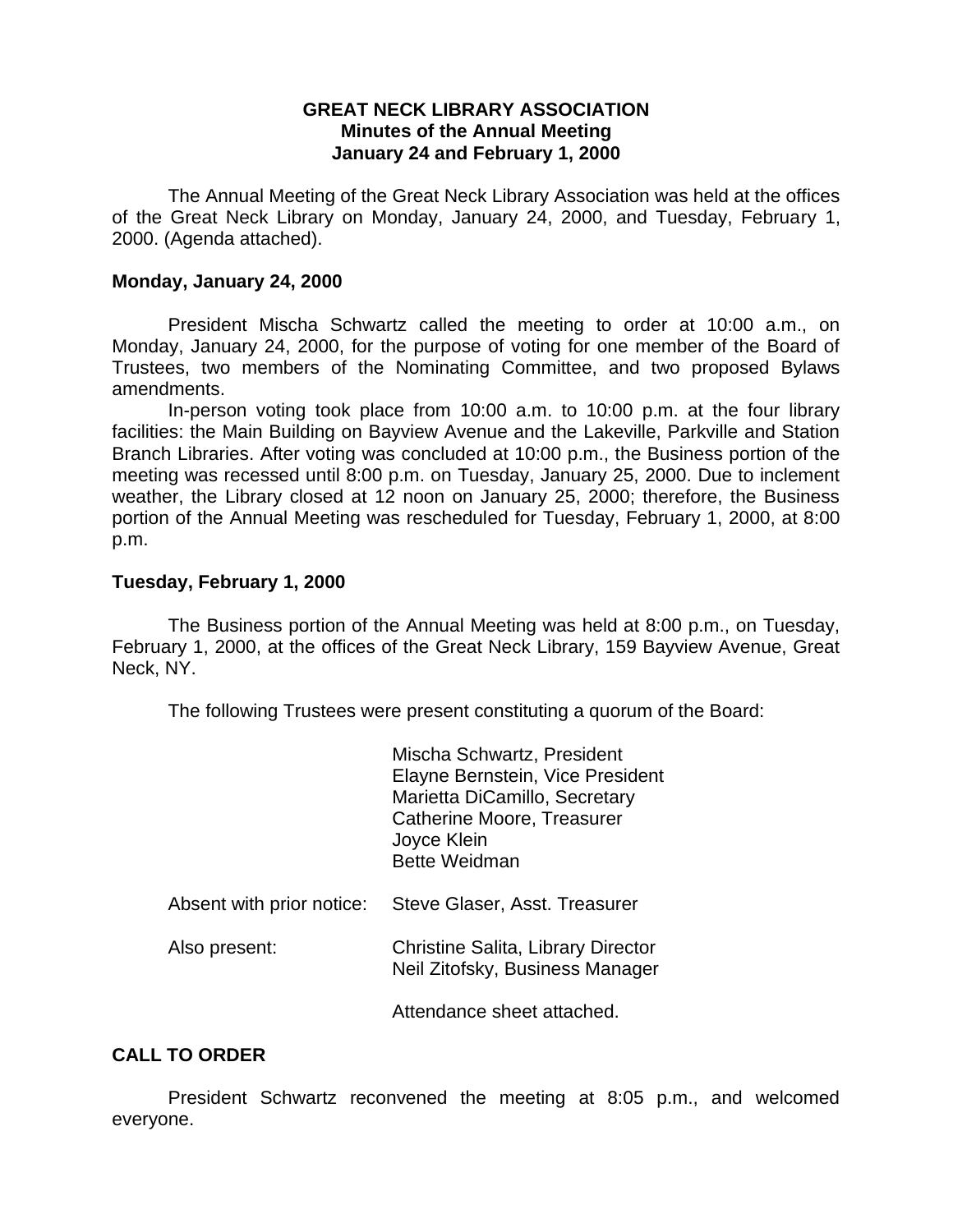# **ELECTION RESULTS**

Secretary DiCamillo announced the election results:

**Trustee:** (for the four-year term ending 2004, to fill the office formerly held by Steve Glaser)

Don Stern (unopposed) 934

**Nominating Committee:** (for the two-year term ending 2002, formerly held by William Morrill)

William Morrill (unopposed) 912

**Nominating Committee:** (for the two-year term ending 2002, formerly held by Leslie Popoff)

Leslie Popoff (unopposed) 914

#### **Proposed Bylaws Amendments:**

Proposition No. 1 (to remove the signature from the proxy ballot)

Yes 789

No 428 In order to amend the Bylaws, the proposition required a super-majority (two thirds) or 811 "Yes" votes. Therefore, Proposition No. 1 was defeated. The proxy ballot signature requirement remains.

> Proposition No. 2 (to change the date of the Annual Meeting from January to May)

| Yes | 528 |
|-----|-----|
| No  | 699 |

In order to amend the Bylaws, the proposition required a super-majority (two thirds) or 819 "Yes" votes. Therefore, Proposition No. 2 was defeated. The Annual Meeting remains in January.

#### **MINUTES**

Upon motion made by Marietta DiCamillo, seconded by Elayne Bernstein, and after discussion, it was,

> **RESOLVED**, that the Board of Trustees approve the Minutes of the January 25 and 26, 1999, Annual Meeting, as presented.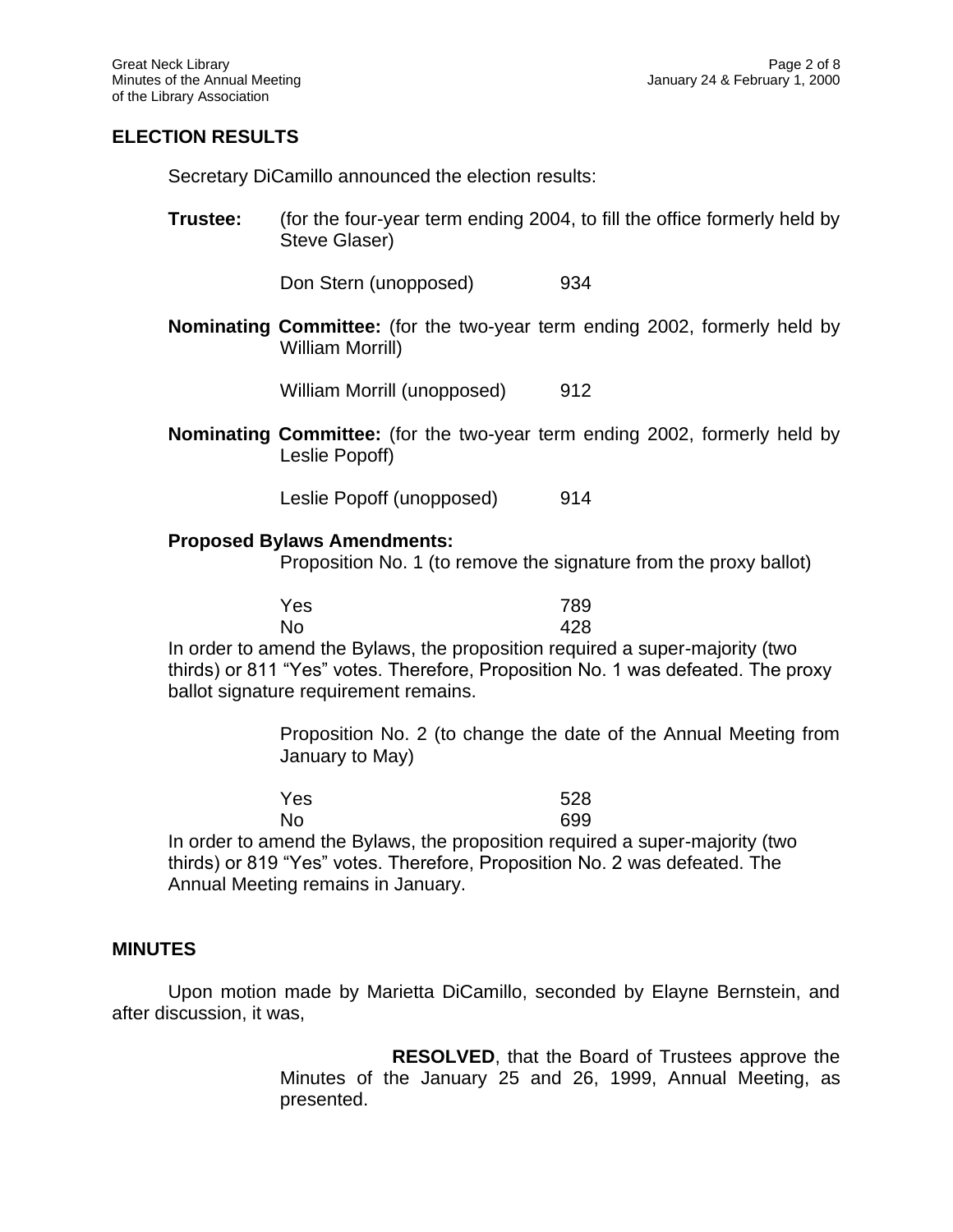### **REPORTS** (Annual Report Appended)

President Schwartz summarized his report as contained in the Annual Report. Text of message follows:

*1999, the last year of the millennium, saw a focus on renovation of our facilities: the Parkville and Lakeville Branches were completely renovated and the Children's Room of the Main Library redone as well. Planning for the badly needed renovation of the Main Library accelerated. The Station Branch Advisory Committee presented its report to the Board. All these renovations fit into long-range planning for the Library, which I stressed in my last year's message. They join with our major technology upgrades, begun last year, in allowing the Great Neck Library to provide the best possible, costeffective service to the community in this information-based era in which we live.*

*Reconstruction of the Parkville and Lakeville facilities was completed in the early fall, with service to the community continued throughout the period of construction. The projects' costs came in on target as well. The results were, and still are, acclaimed as "magnificent", "wonderful", "beyond belief", to quote from just a few of the comments overheard from the community during the Open Houses celebrating the branches' reopening during the fall. Library Director Christine Salita, Department Head Joe Latini, the Branch Librarians, and other staff members closely involved with the reconstruction, are to be commended for their tireless effort in making sure branch library services continued uninterrupted during the construction, and ensuring the construction moved ahead on schedule. The project architect, Todd Harvey, is to be particularly commended for his visionary redesign of the two facilities. Useful space has been increased substantially and the appearance, in both branches, is that, not only of a much better-looking and inviting facility, but, amazingly, of a considerably larger one as well.*

*Users and visitors to the Main Library Children's Room have been similarly impressed by the changes in that area. The focus here was on redesigning the space configuration, allowing different age groups, for the first time, to have their own separate spaces. Computer facilities have been improved considerably in keeping with the needs of our modern information age. Todd Harvey is again to be commended for his fine redesign of this space. I would like to single out the role of Steve Glaser, outgoing Library Trustee, in providing the vision for this project, as well as the determination to see it through to its successful completion.*

*I noted in last year's message that a Main Library "Ad Hoc" Committee had been set up, charged with coming up with recommendations to be presented to the Trustees for the renovation of the Main Library. This committee, consisting of community, staff, and Trustee members, and chaired by Director Christine Salita, met regularly this year. It heard reports from all Library departments as to their operation and space needs. It also*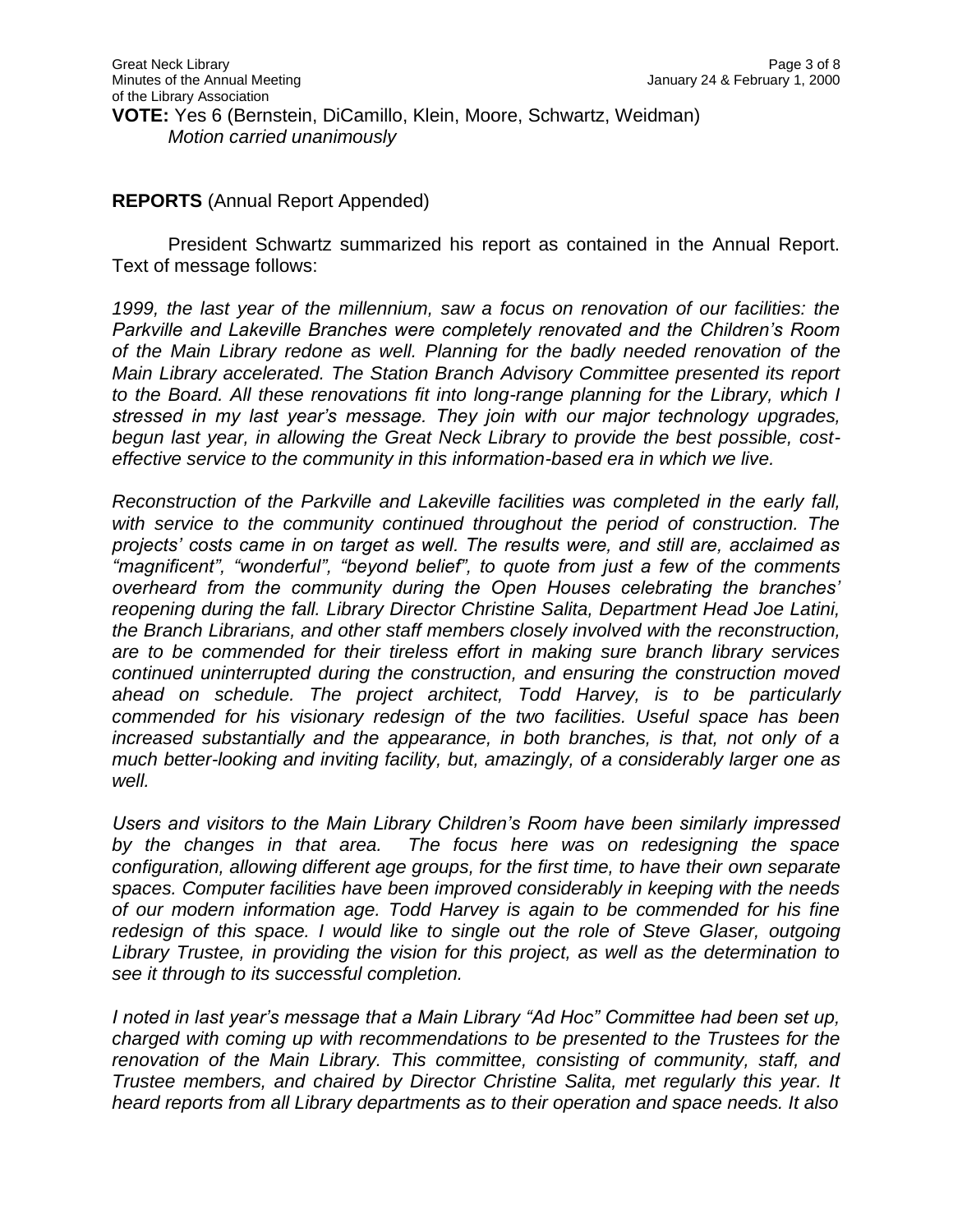*visited two libraries on Long Island that had recently undergone extensive renovation to see what they had accomplished and to assess the results. Additional site visits are planned in the year 2000.*

*The Board of Trustees is committed to soliciting as much community input during this Main Library renovation planning process as possible. To this end, focus groups with community participants, were convened in December, 1999, to assess the participants' feelings and desires about the Main Library. They were led by Dr. Manuel London of SUNY Stony Brook, a consultant retained by the Board. In addition, Dr. London will be preparing a questionnaire to go out to the broad community for further input on Main Library services and needs. We look forward to your input and will keep you apprised of this project as it develops.*

*This has been a truly productive year. I would like to thank the Board of Trustees, as well as Ms. Salita and her wonderful staff for working together to make this all possible.*

Dr. Schwartz concluded with a personal statement to the effect that he views all of Great Neck as one community. As a trustee, he represents and serves the entire community, not a particular locale. He deplores attempts by some individuals to foster division and disharmony by pitting one area against another. He made specific reference to a flier which was circulated in New Hyde Park prior to the election and the submission of more than 500 unsigned, computer-generated proxy requests for residents of that area. Dr. Schwartz ended by saying that people should work together to keep this Library one of the best in the country, not work to splinter the community.

Treasurer Catherine Moore read the following report:

*The Great Neck Library is entering the new millennium in a position of financial strength.*

*At the close of business, December 31, 1999, total unadjusted operating fund holdings were \$1,271,422 which were on deposit at HSBC and The Bank of New York, and in Petty Cash funds at Main and the branches. The sum includes a balance of \$22,119 for final payments to close out the reserves designated for renovations to the Parkville and Lakeville branches.*

*Additionally, the unadjusted balances of the Library's restricted funds were as follows: the Main Building and Special Services fund was \$1,066,646; the Automated Library fund was \$119,297; the Restricted Gift fund was \$17,378; the Branch and Special Services fund was \$197,100. These funds totaled \$1,400,421 on December 31, 1999.*

*Highlights of our accomplishments in 1999 include the following:*

*The completion of total renovation of our Parkville and Lakeville branches was achieved*  without cost overrun. The minutes of the November, 1998, meeting reflect that, when *the Board of Trustees authorized the acceptance of the construction bid, the total cost for the Branch Renovation Project was estimated at \$753,185. The actual final total*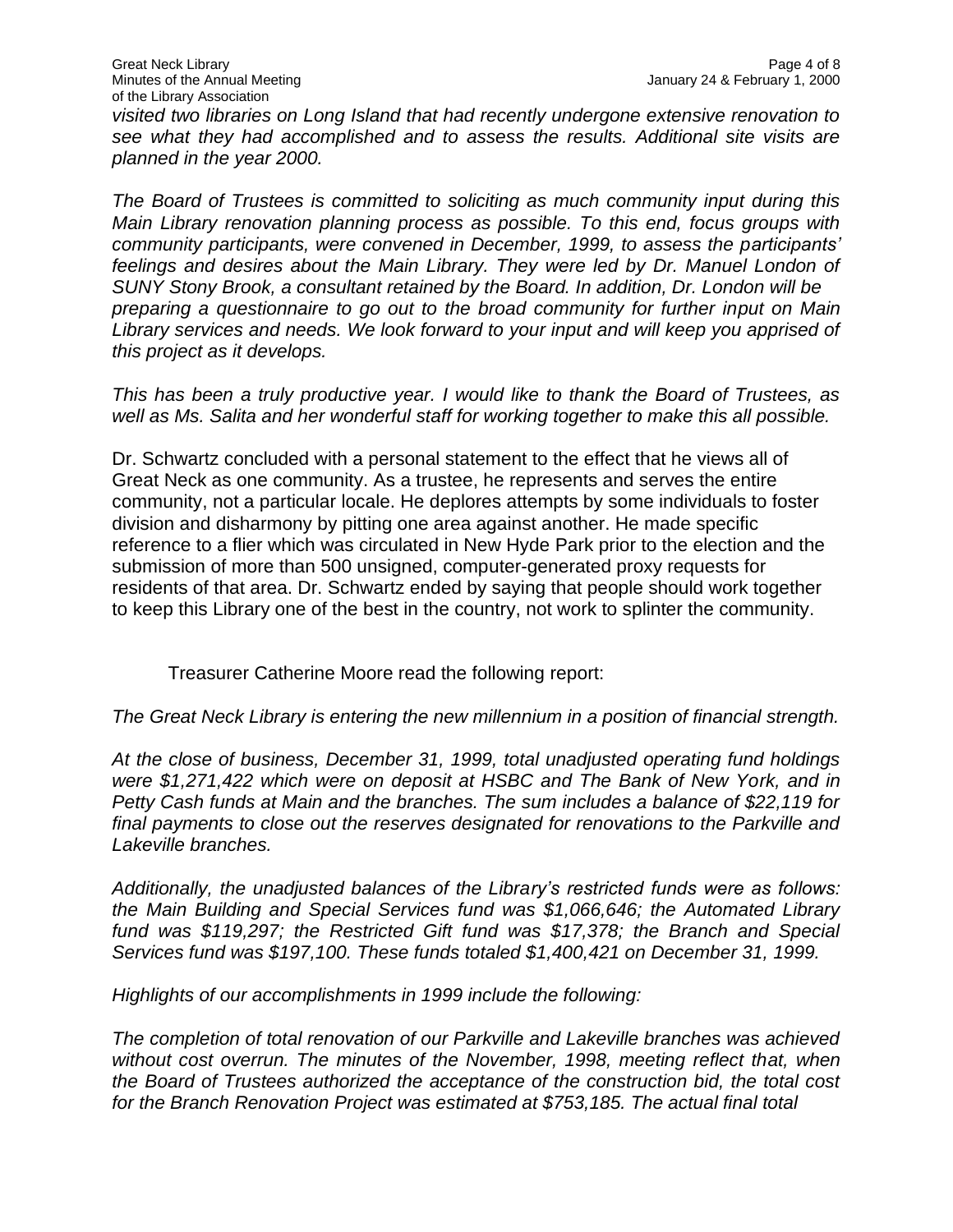*Capital expenditures of under \$100,000 from our Main Building and Special Services fund were used to finance the redesign of the Children's Room at Main, the acquisition of two new microfilm reader/printers in the Reference area, a major boiler repair, and*

*the engagement of an independent consultant to conduct focus groups and a community survey as part of the planning process for the renovation of the Main Library.*

*Capital expenditures of under \$100,000 from our operating and restricted Automated Library funds were used to upgrade our telecommunications infrastructure and our CD-ROM server, which served to increase the speed and quality of information provided, as well as to expand our banks of Internet access computers at Main and the branches, which increased the number of patrons we could serve at any given time.*

*Successful upgrades to, and testing of, our accounting and payroll systems ensured that January 1, 2000, brought no disruptions to the business of running our Library in its usual efficient and fiscally responsible manner.*

*The proposed 2000 budget with an overall increase in projected expenditures of just 2%, was overwhelmingly approved by the voters.*

*Our independent auditors, Graber & Company, are in the process of completing their annual audit of the Library's financial statements for 1999, which show an unadjusted surplus in the vicinity of \$250,000 against our 1999 budget of \$6,281,750. It is anticipated that Mr. Graber will present the final report at the March, 2000, meeting of the Board of Trustees.*

Library Director Christine Salita highlighted library activities and paraphrased the text of her printed message from the annual report. The text is as follows:

*On any given day, more than 1,000 people visit the facilities of the Great Neck Library. Some come to borrow books, compact discs, books-on-tape, and videos. Others come to read newspapers and magazines. Still others consult the excellent reference collection searching for information which could include identifying a potter's mark, determining an astronomical position, locating the source of quotation, or assessing the relative merit of investment possibilities. Librarians answer a staggering range of questions from the public daily. This might entail locating the answer to a simple elementary school assignment or searching for the answer to a scholarly query.*

*The electronic dimension of the Library is becoming more apparent each day. Each facility has heavily used Internet workstations which serve to expand the physical walls of the Library so that our new virtual walls encompass the world. The Library's homepage is a gateway to Library information, including the online catalog, and a portal to many content-rich information websites selected for their reliability and authenticity.*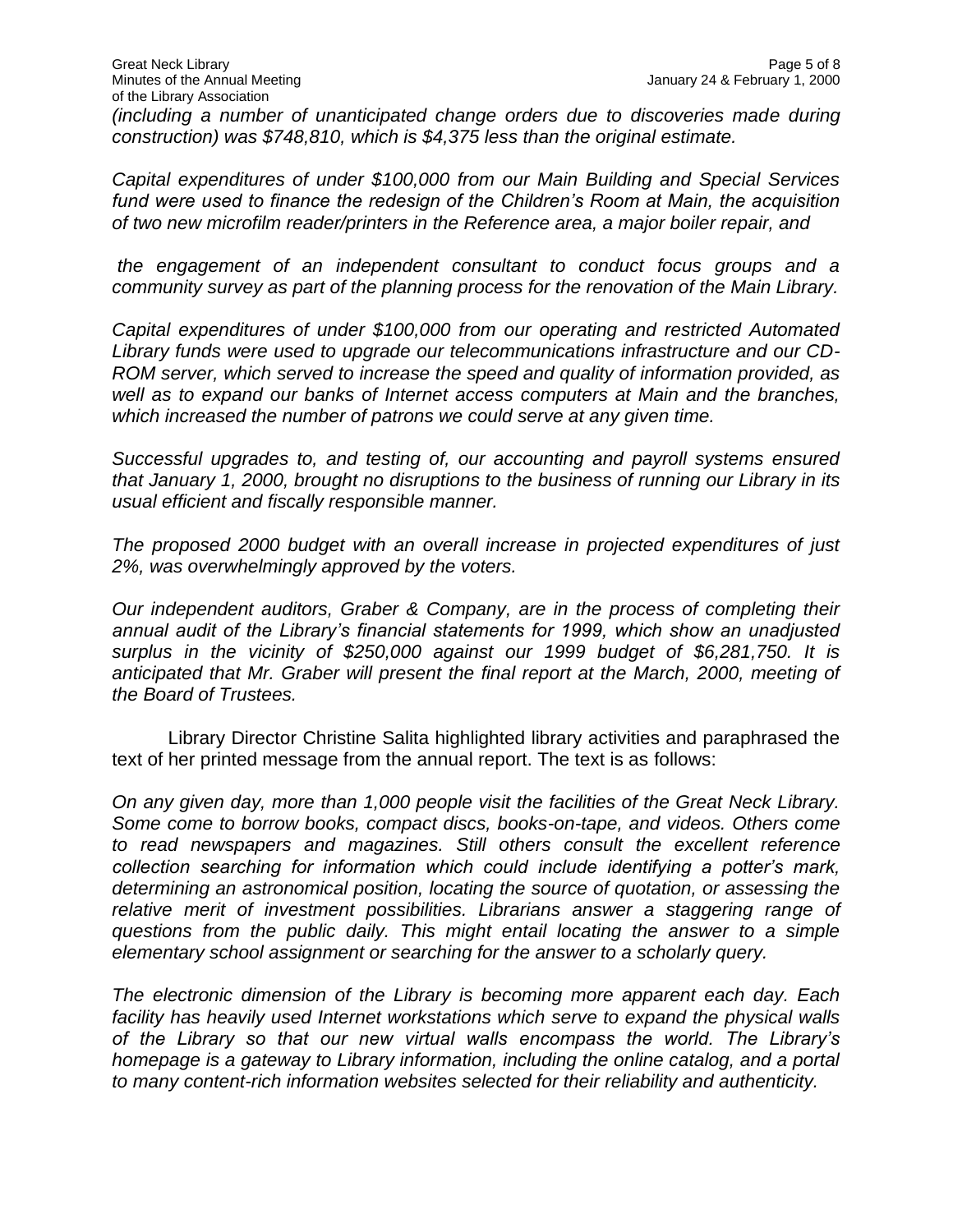*People visit the Library for the life-enhancing programs it offers. Discussions, lectures, concerts, films, and displays of art and photography are lures which draw scores of adults. Children flock to the Library for story-hours, craft programs, book clubs, demonstrations, and musical events. Teenagers have found Levels activities very much to their liking.*

*The look of the Library is welcoming and inviting. In 1999, the Parkville and Lakeville Branches and the Children's Room of the Main Library were transformed into beautifully apportioned sites with increased capabilities. A rearrangement of Station Branch's interior is planned for 2000 so that there will be more shelving to accommodate an expanded materials collection, more computer workstations, and more seating for the public. Planning for the renovation of the Main Library, after thirty years of occupancy, continues. Focus groups were conducted in December, 1999, and a survey of the community is planned for this year. In 1999, the Main Library "Ad Hoc" Committee heard presentations from department heads as part of the planning process. The process will continue in 2000.*

*There are as many different reasons people visit the Library as there are people. One*  point on which all would agree is that the Library most definitely contributes to the *quality of life in Great Neck.*

The Board welcomed newly-appointed Trustee Don Stern. A brief recess was called at 8:25 p.m. prior to the commencement of the re-organizational portion of the Annual Meeting.

Respectfully submitted,

Marietta DiCamillo **Secretary** 

**Annual Meeting: Reorganizational**

**CALL TO ORDER**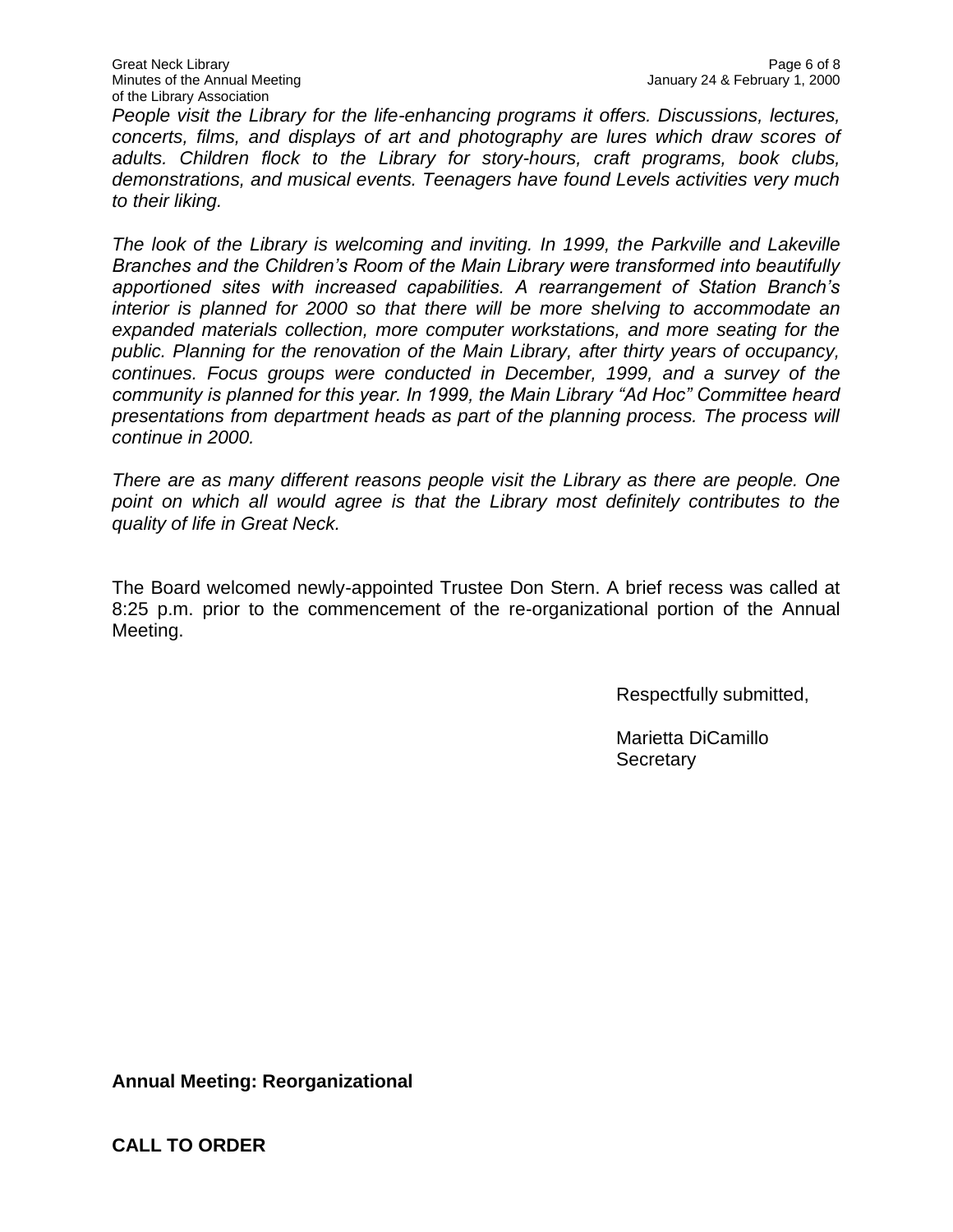President Schwartz called the Reorganizational portion of the Annual Meeting to order at 8:35 p.m.

He called for nominations for President, noting that he is ineligible having served two consecutive terms as President.

### **ELECTION OF OFFICERS**

President: Elayne Bernstein nominated Dr. Bette Weidman, seconded by Joyce Klein; Marietta DiCamillo nominated Joyce Klein, who declined.

*All in favor. Motion carried. Dr. Weidman was elected President.*

Newly-elected President Weidman thanked everyone for their confidence in her and she promised to do her best to approach the level of generosity and skill that Dr. Schwartz had shown during his presidency. She then called for nominations for Vice President, Secretary, Treasurer, and Assistant Treasurers.

Vice President: Joyce Klein nominated Elayne Bernstein, who declined saying she has served two consecutive terms and is ineligible for the same office. Elayne Bernstein nominated Dr. Mischa Schwartz, seconded by Marietta DiCamillo.

*All in favor. Motion carried. Dr. Mischa Schwartz was elected Vice President.*

Secretary: Dr. Mischa Schwartz nominated Joyce Klein, seconded by Don Stern.

*All in favor. Motion carried. Joyce Klein was elected Secretary.*

Treasurer: Dr. Mischa Schwartz nominated Don Stern, seconded by Joyce Klein; Elayne Bernstein nominated Marietta DiCamillo, seconded by Marietta DiCamillo.

Voting for Don Stern (Klein, Schwartz, Stern, Weidman) *Being a majority vote, Don Stern was elected Treasurer.*

Asst. Treasurer: Joyce Klein nominated Marietta DiCamillo, seconded by Dr. Mischa Schwartz.

*All in favor. Motion carried. Marietta DiCamillo was elected Assistant Treasurer.*